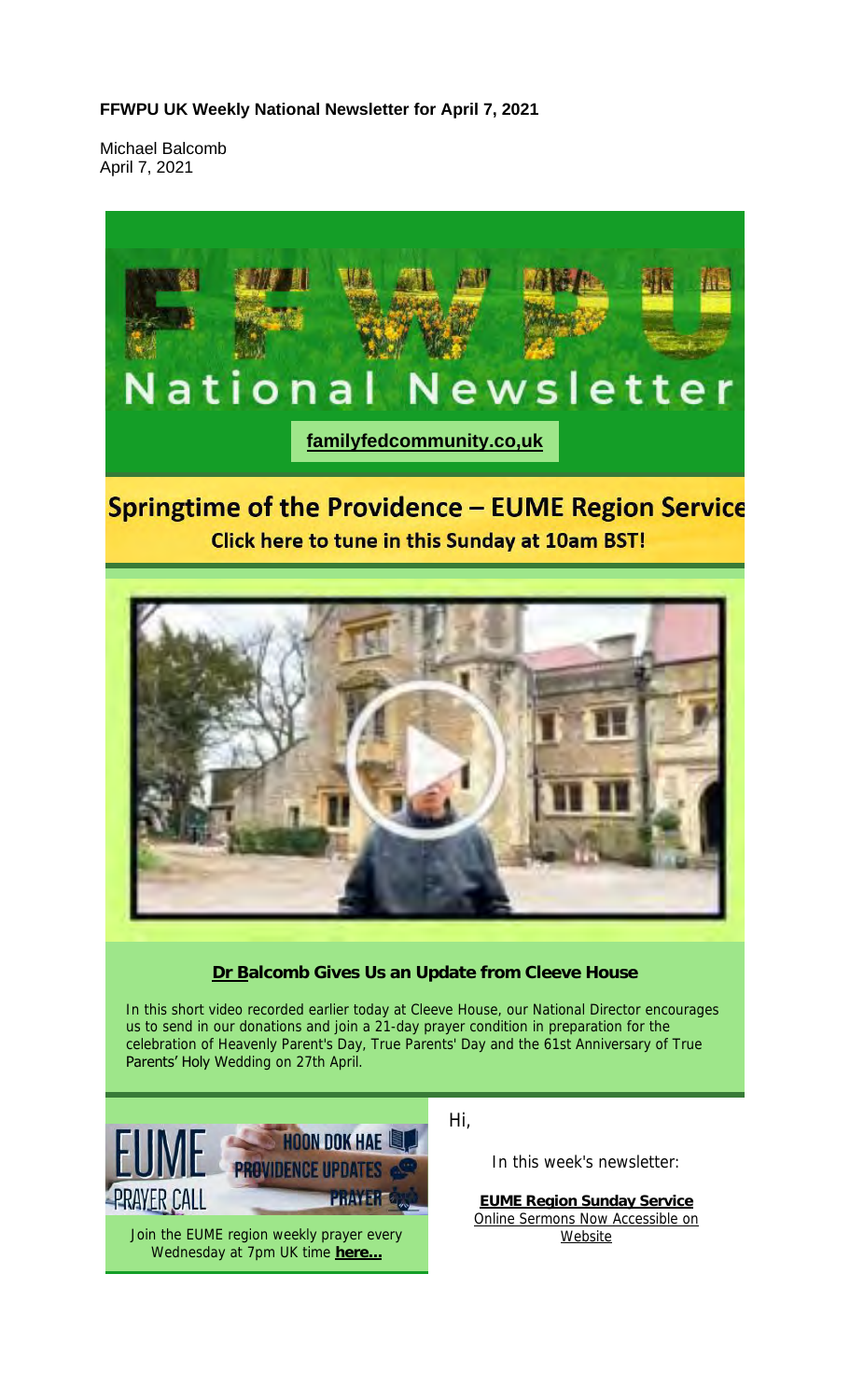



Find out what's been happening across our EUME region **here...**

**iPeaceTV News** Catch up on the international news from iPeaceTV in Korea **here...**

**Calling All Musicians!** Heavenly Tribal Messiahship Testimony Series: Joyce Suda **Nordic Rally of Hope** True Mother's Message on 14th March **Spotlight on Korea: How Is Korea Dealing with the Pandemic?** Featured Book: 'As A Peace-Loving Global Citizen'

Special Feature:

History of the Unification Movement in the United Kingdom - PART 6



This Sunday, you are warmly invited to tune in to an EUME Region Sunday Service at 10am BST. The message will be given by Dr Michael Balcomb, with the theme: "Springtime of the Providence"

Zoom Link: zoom,us/j/478639638

**View More**

## **Online Sermons Now Accessible on Website**

The sermons given during the national online services over the past year are in the process of being uploaded to the **Worship** section on our website, so you will now be able to easily find and watch them all in one place!

**View More**





## **Calling All Musicians!**

As part of an exciting new initiative to develop the praise music section of our website, we invite you to send in your music videos, mp3's, chord and lyric sheets and sheet music. We want to create a store of great praise music that can be used for our events - large and small!

**View More**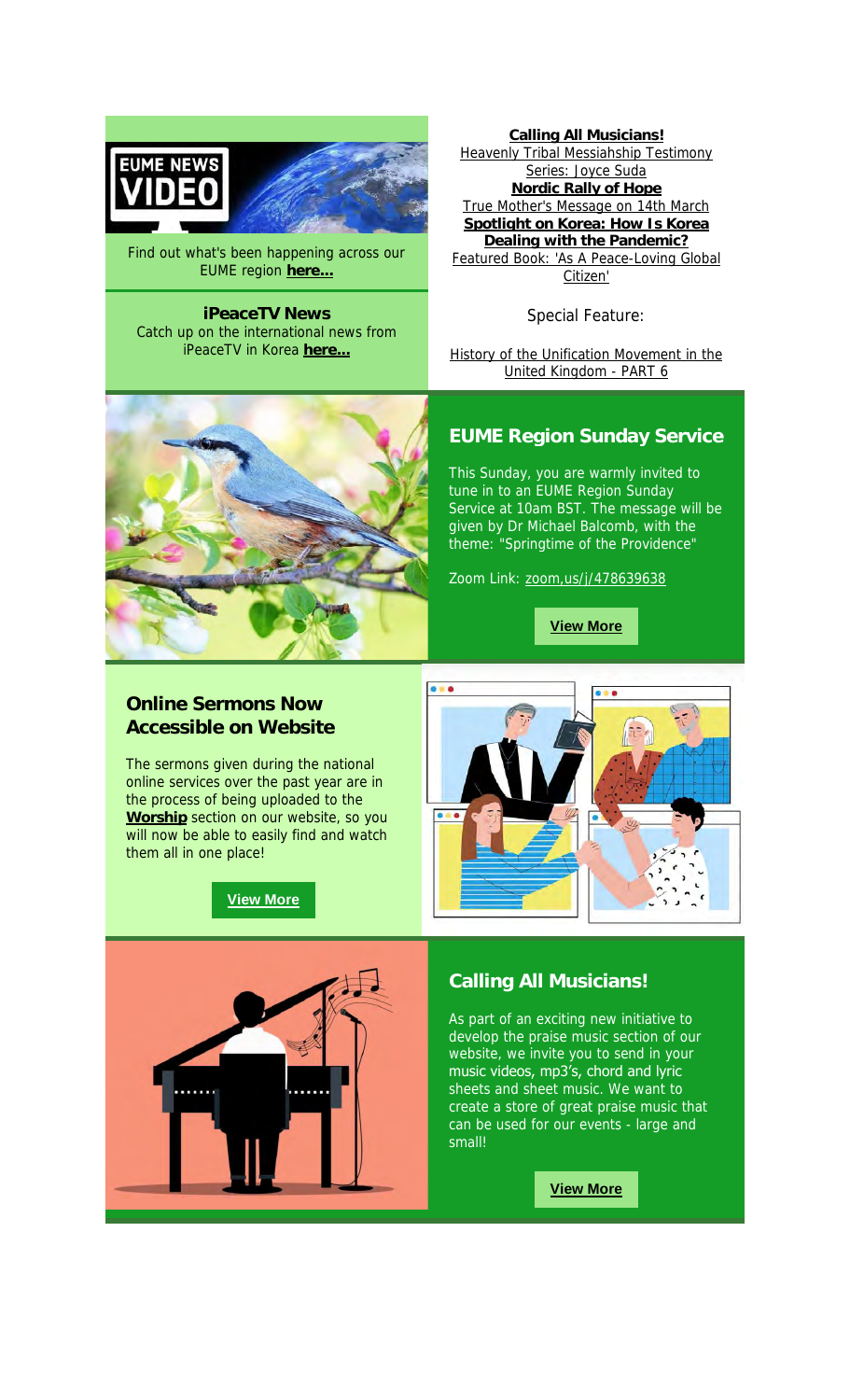# **Heavenly Tribal Messiah Testimony Series: Joyce Suda**

This week, we hear from Joyce Suda as she shares about her personal Heavenly Tribal Messiahship journey and experiences with True Mother.

#### **Watch Here**



#### **Nordic Rally of Hope**

**Date:** Sunday 11th April at 5pm BST

**Theme:** A Contribution Towards A World of Interdependence and Mutual Prosperity

Please **register online** to receive the Zoom details to watch this event.

**View More**

## **True Mother's Message on 14th March**

"Though there have been numerous twists and turns over the past 6,000 years in the course of completing God's providence, the providence has steadfastly continued with the ultimate goal of absolutely reaching its conclusion. In the same way, it is with that unchanging heart that we must usher in the day of victory whereon God's Will is realized centered on True Parents."

#### **Full Transcript**





## **Spotlight on Korea: How Is Korea Dealing With the Pandemic?**

South Korea has been globally praised for its response to the on-going pandemic, with fewer than 80,000 cases and 1,500 deaths a year on from its first reported case. But how did the east Asian country achieve this?

**View More**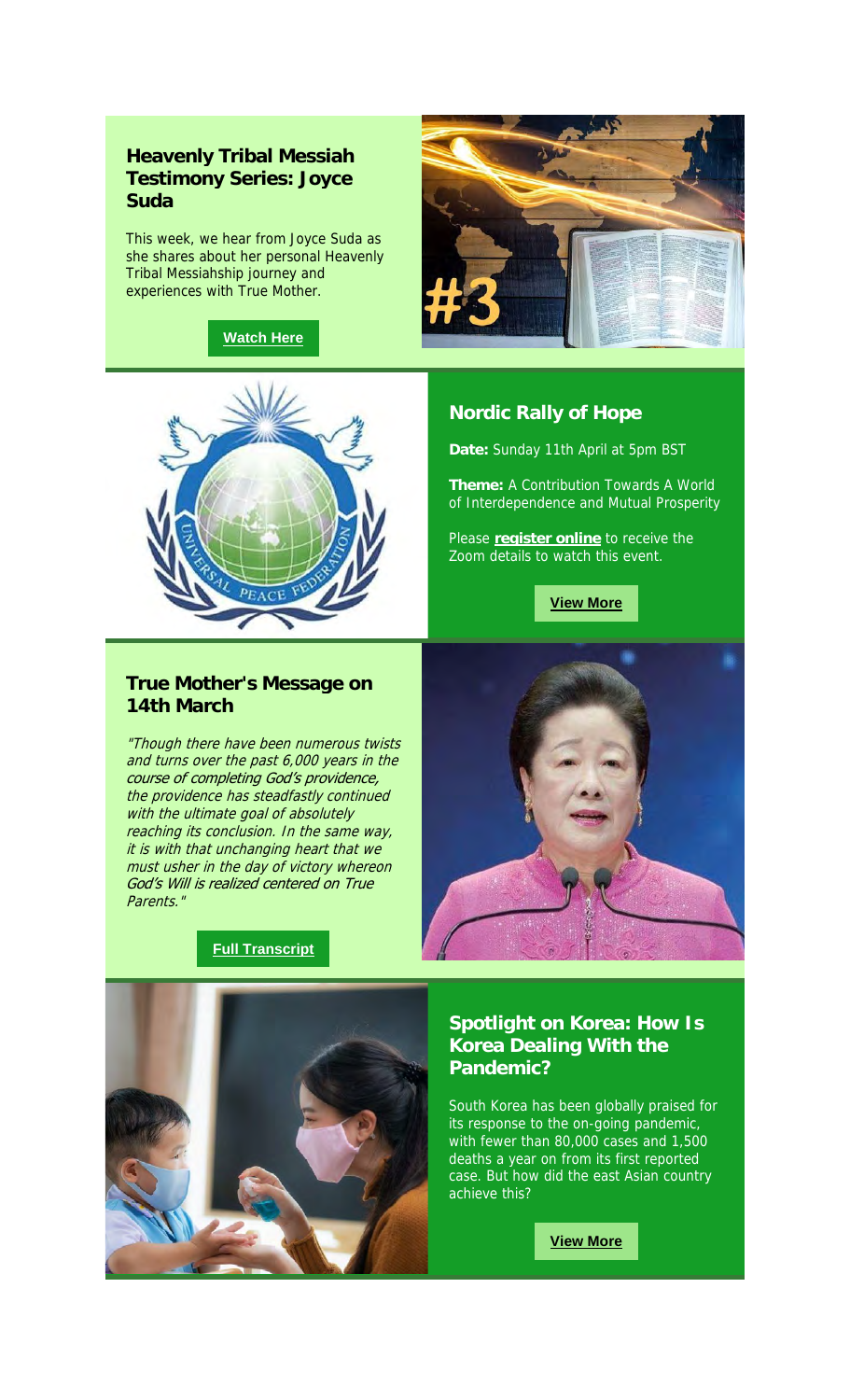# **FEATURED BOOK: 'As A Peace-Loving Global Citizen'**

Part 6 Chapter 1 - read by Henry Masters:

**"The Power of Religion to Turn People to Goodness"**

The audiobook is now available for streaming through Spotify, Apple Podcasts and Google Podcasts, as read by the late Henry Masters.

**Listen Now**



Cheon Il Guk Calendar & Diary 2021 – click here to order now  $\odot$ 

# **| History of the UK Movement |**

**9-part series reproduced from "Footprints of True Parents' Providence Volume 2 - Europe Region"**

#### **PART 6: The History of the Unification Movement in the UK**

"The History Of The Unification Church In The United Kingdom" document is part of a larger book that details the entire history of the Unification Movement in Europe. Originally presented to True Mother as a gift, it is now being made available to our wider membership.

The whole UK portion of the document, which consists of over 80 pages, will be released in the national newsletter on a weekly basis. It will cover the history of our movement from 1965, all the way through to 2014.

An updated historic record is currently in the works, to account for all the years since 2014. For those who wish to get involved, please send in testimonies to David Franklin: dmmefranklin@ gmail, com.

# **| Upcoming Events |**

Please click on the title of the event(s) that you are interested in for further details:

**EUME Region Sunday Service** Sunday 11th April

# **WEEKLY**

**Monday Morning Prayer** Every Monday at 10am

**Early Morning Devotion via Zoom** Every Saturday from 5am–6.30am